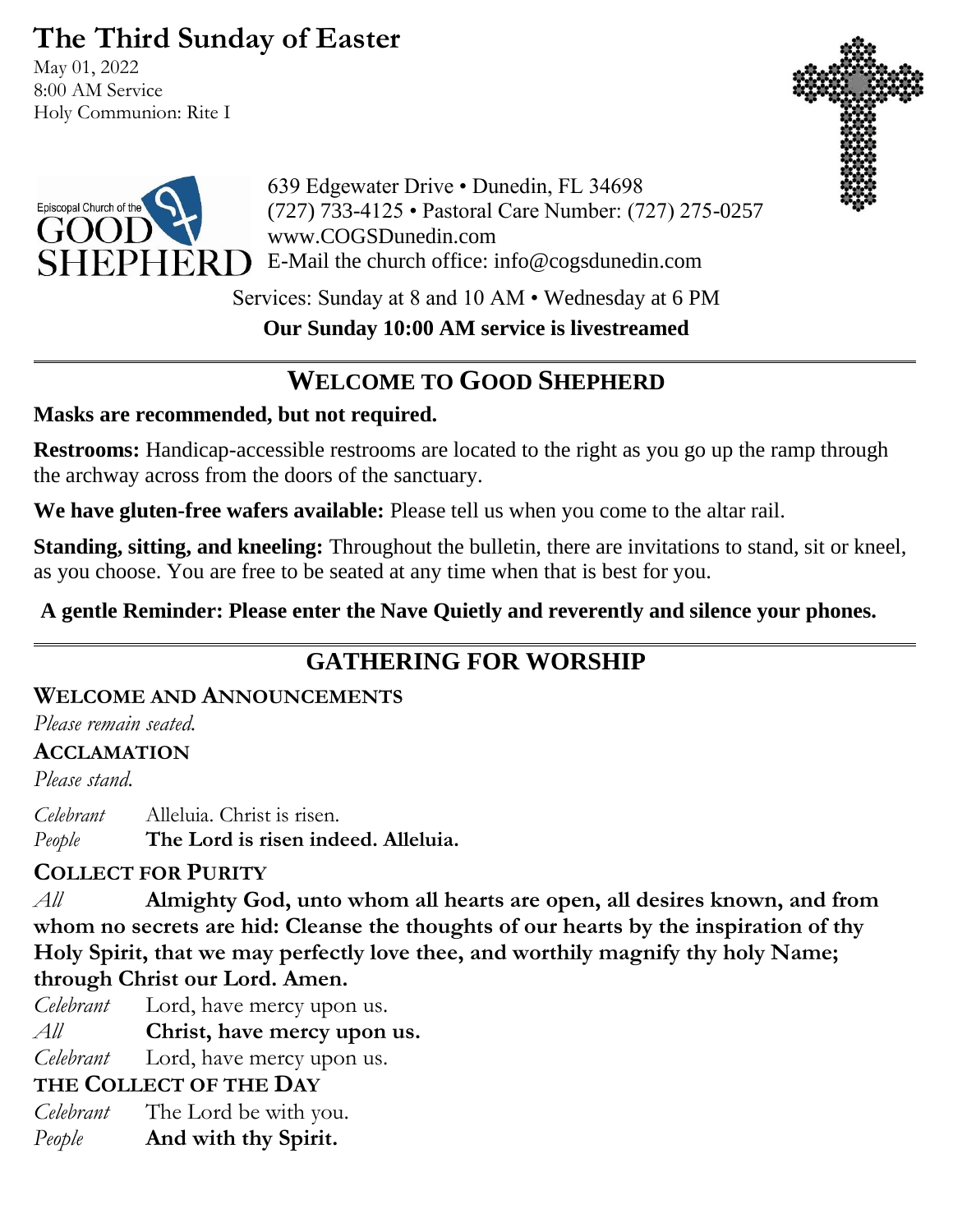*Celebrant* Let us pray… … O God, whose blessed Son made himself known to his disciples in the breaking of bread: Open the eyes of our faith, that we may behold him in all his redeeming work; who lives and reigns with you, in the unity of the Holy Spirit, one God, now and for ever.

*All* **Amen.**

# **THE WORD OF GOD**

*Please be seated.*

# **THE FIRST READING** Acts 9:1-6

*Lector The First Reading is taken from Acts chapter 9…*

Saul, still breathing threats and murder against the disciples of the Lord, went to the high priest and asked him for letters to the synagogues at Damascus, so that if he found any who belonged to the Way, men or women, he might bring them bound to Jerusalem. Now as he was going along and approaching Damascus, suddenly a light from heaven flashed around him. He fell to the ground and heard a voice saying to him, "Saul, Saul, why do you persecute me?" He asked, "Who are you, Lord?" The reply came, "I am Jesus, whom you are persecuting. But get up and enter the city, and you will be told what you are to do."

*Lector* The Word of the Lord.

*People* **Thanks be to God.**

# **THE PSALM 30**

*Lector We will read responsively Psalm 30… Lector* I will exalt you, O Lord, because you have lifted me up and have not let my enemies triumph over me. *People* **O Lord my God, I cried out to you, and you restored me to health.** *Lector* You brought me up, O Lord, from the dead; you restored my life as I was going down to the grave. *People* **Sing to the Lord, you servants of his; give thanks for the remembrance of his holiness.** *Lector* For his wrath endures but the twinkling of an eye, his favor for a lifetime. *People* **Weeping may spend the night, but joy comes in the morning.** *Lector* While I felt secure, I said, "I shall never be disturbed. You, Lord, with your favor, made me as strong as the mountains." *People* **Then you hid your face, and I was filled with fear.** *Lector* I cried to you, O Lord; I pleaded with the Lord, saying, *People* **"What profit is there in my blood, if I go down to the Pit? will the dust praise you or declare your faithfulness?** *Lector* Hear, O Lord, and have mercy upon me; O Lord, be my helper." *People* **You have turned my wailing into dancing; you have put off my sack-cloth and clothed me with joy.** *Lector* Therefore my heart sings to you without ceasing; O Lord my God, I will give you thanks for ever.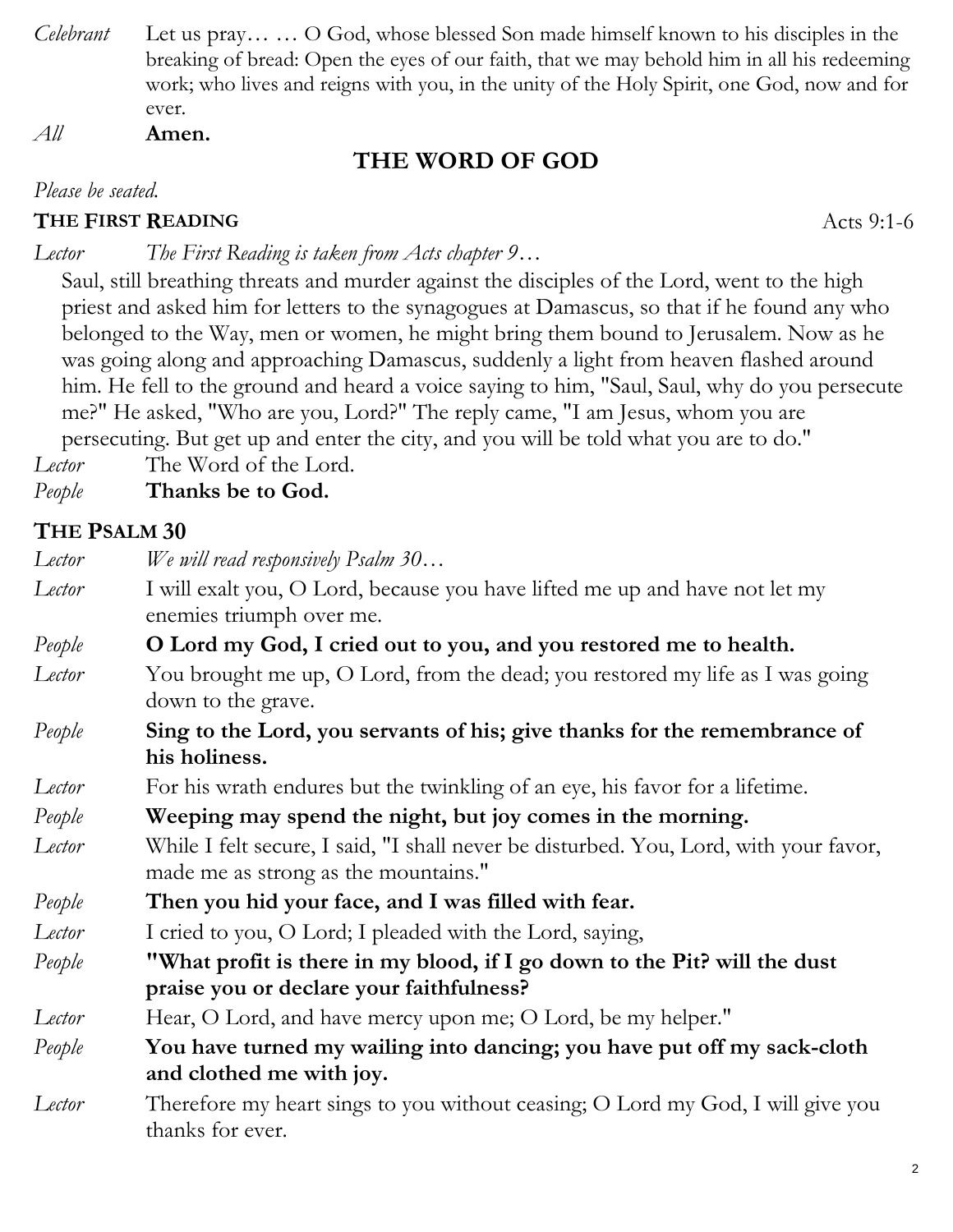### **THE SECOND READING**

*Lector The Second Reading is taken from Revelation chapter 5…*

I looked, and I heard the voice of many angels surrounding the throne and the living creatures and the elders; they numbered myriads of myriads and thousands of thousands, singing with full voice, "Worthy is the Lamb that was slaughtered to receive power and wealth and wisdom and might and honor and glory and blessing!" Then I heard every creature in heaven and on earth and under the earth and in the sea, and all that is in them, singing, "To the one seated on the throne and to the Lamb be blessing and honor and glory and might forever and ever!" And the four living creatures said, "Amen!" And the elders fell down and worshiped.

*Lector* The Word of the Lord. *People* **Thanks be to God.**

#### **THE GOSPEL** John 21:1-19

*Please stand.*

# *Deacon* The Holy Gospel of our Lord Jesus Christ according to John.

#### *People* **Glory be to thee, O Lord.**

*Deacon* Jesus showed himself again to the disciples by the Sea of Tiberias; and he showed himself in this way. Gathered there together were Simon Peter, Thomas called the Twin, Nathanael of Cana in Galilee, the sons of Zebedee, and two others of his disciples. Simon Peter said to them, "I am going fishing." They said to him, "We will go with you." They went out and got into the boat, but that night they caught nothing. Just after daybreak, Jesus stood on the beach; but the disciples did not know that it was Jesus. Jesus said to them, "Children, you have no fish, have you?" They answered him, "No." He said to them, "Cast the net to the right side of the boat, and you will find some." So they cast it, and now they were not able to haul it in because there were so many fish. That disciple whom Jesus loved said to Peter, "It is the Lord!" When Simon Peter heard that it was the Lord, he put on some clothes, for he was naked, and jumped into the sea. But the other disciples came in the boat, dragging the net full of fish, for they were not far from the land, only about a hundred yards off. When they had gone ashore, they saw a charcoal fire there, with fish on it, and bread. Jesus said to them, "Bring some of the fish that you have just caught." So Simon Peter went aboard and hauled the net ashore, full of large fish, a hundred fifty-three of them; and though there were so many, the net was not torn. Jesus said to them, "Come and have breakfast." Now none of the disciples dared to ask him, "Who are you?" because they knew it was the Lord. Jesus came and took the bread and gave it to them, and did the same with the fish. This was now the third time that Jesus appeared to the disciples after he was raised from the dead. When they had finished breakfast, Jesus said to Simon Peter, "Simon son of John, do you love me more than these?" He said to him, "Yes, Lord; you know that I love you." Jesus said to him, "Feed my lambs." A second time he said to him, "Simon son of John, do you love me?" He said to him, "Yes, Lord; you know that I love you." Jesus said to him, "Tend my sheep." He said to him the third time, "Simon son of John, do you love me?" Peter felt hurt because he said to him the third time, "Do you love me?" And he said to him, "Lord, you know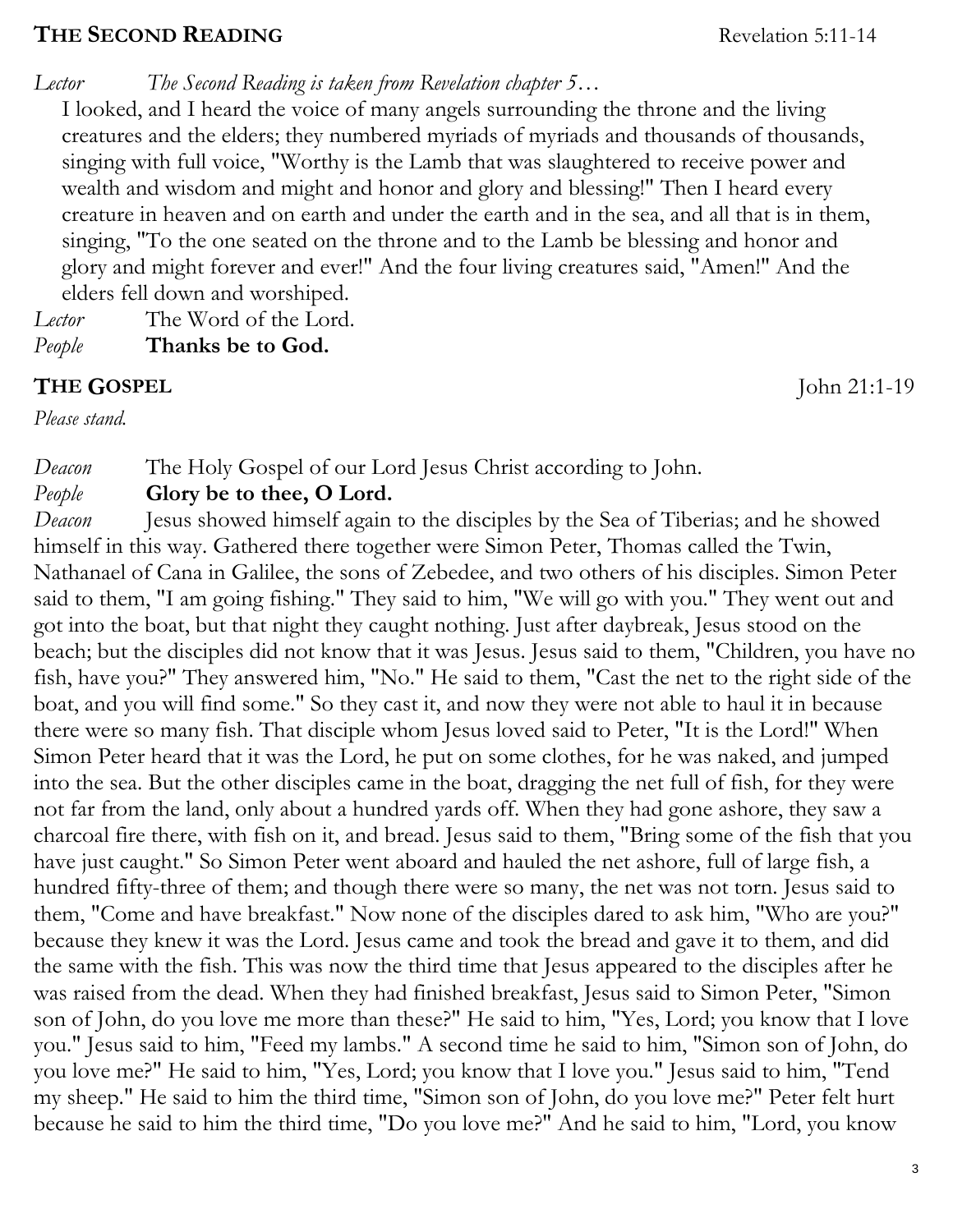everything; you know that I love you." Jesus said to him, "Feed my sheep. Very truly, I tell you, when you were younger, you used to fasten your own belt and to go wherever you wished. But when you grow old, you will stretch out your hands, and someone else will fasten a belt around you and take you where you do not wish to go." (He said this to indicate the kind of death by which he would glorify God.) After this he said to him, "Follow me."

*Deacon* The Gospel of the Lord.

*People* **Praise be to thee, O Christ.**

**SERMON** The Rev. Deacon Cindy Roehl

*Please be seated.*

#### **NICENE CREED** *Please stand.*

*People* **We believe in one God, the Father, the Almighty, maker of heaven and earth, of all that is, seen and unseen. We believe in one Lord, Jesus Christ, the only Son of God, eternally begotten of the Father, God from God, Light from Light, true God from true God, begotten, not made, of one Being with the Father. Through him all things were made. For us and for our salvation he came down from heaven: by the power of the Holy Spirit he became incarnate from the Virgin Mary, and was made man. For our sake he was crucified under Pontius Pilate; he suffered death and was buried. On the third day he rose again in accordance with the Scriptures; he ascended into heaven and is seated at the right hand of the Father. He will come again in glory to judge the living and the dead, and his kingdom will have no end. We believe in the Holy Spirit, the Lord, the giver of life, who proceeds from the Father and the Son. With the Father and the Son he is worshiped and glorified. He has spoken through the Prophets. We believe in one holy catholic and apostolic Church. We acknowledge one baptism for the forgiveness of sins. We look for the resurrection of the dead, and the life of the world to come. AMEN.**

## **PRAYERS OF THE PEOPLE**

*Please sit, stand, or kneel, as you prefer.*

*Deacon* Let us pray for the whole state of Christ's Church and the world.

*Lector* Almighty and everliving God, who in thy holy Word hast taught us to make prayers, and supplications, and to give thanks for all humanity receive these our prayers which we offer unto thy divine Majesty, beseeching thee to inspire continually the Universal Church with the spirit of truth, unity, and concord; and grant that all those who do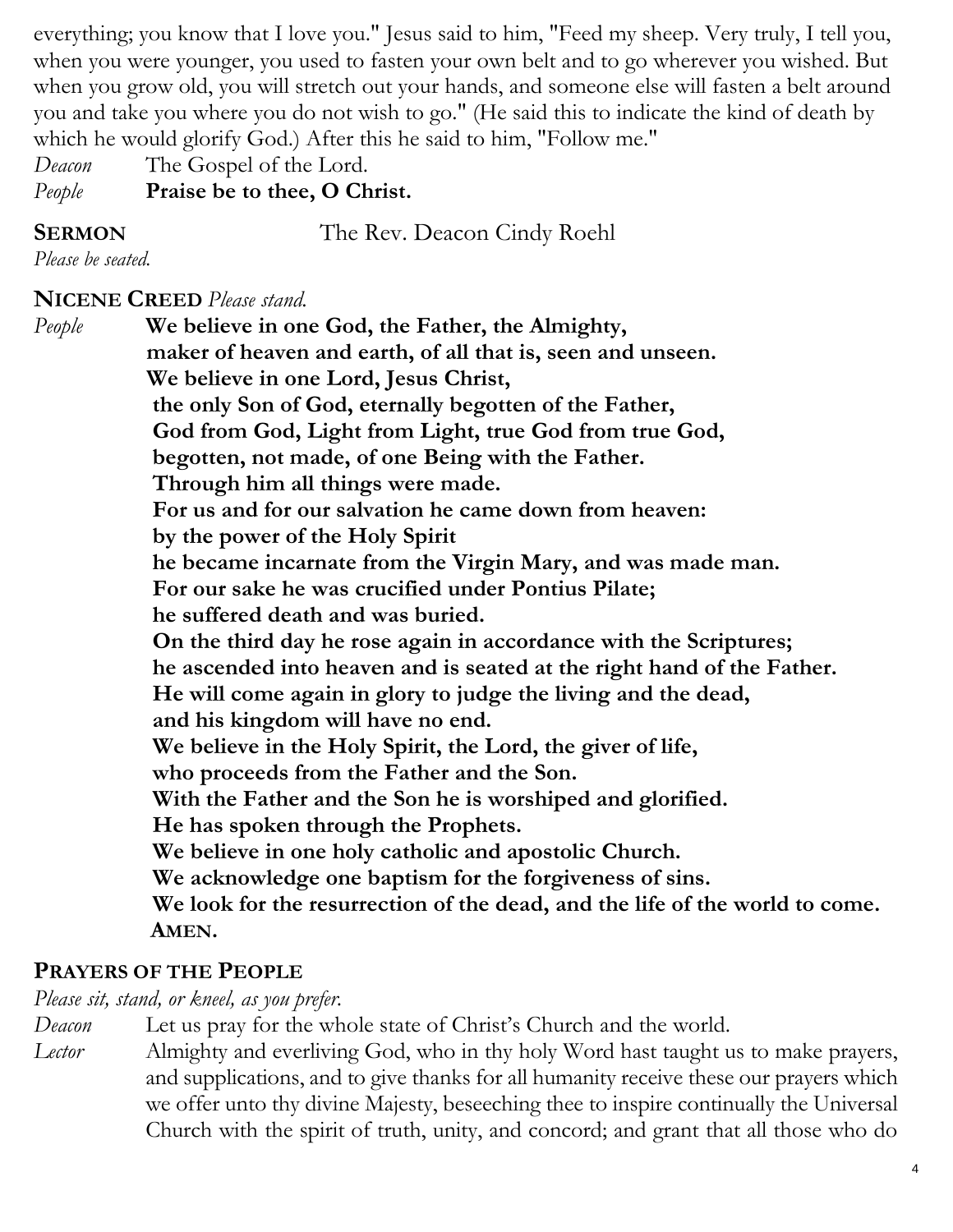confess thy holy Name may agree in the truth of thy holy Word, and live in unity and godly love. God of Light and Life,

# *People* **We pray to you.**

*Lector* Give grace, O heavenly Father, to all bishops, especially to Michael, our Presiding Bishop; Dabney, our Bishop; Barry and Michael, our Assisting Bishops; Whitney, our Rector; Cindy, our Deacon; to our companion diocese of the Dominican Republic; to these Episcopal Churches in our Diocese; St. Alban's, St. Pete Beach; St. Alfred's, Palm Harbor; St. Andrew's, Boca Grande; St. Andrew's, Spring Hill; St. Andrew's, Tampa; St. Anne of Grace, Seminole; St. Anselm's, Lehigh Acres; and to all priests, deacons, and the laity in their ministry; that they may, both by their life and doctrine, set forth thy true and lively Word, and rightly and duly administer thy holy Sacraments. God of Light and Life,

# *People* **We pray to you.**

*Lector* And to all thy people give thy heavenly grace, and especially to this congregation here present; that, with meek heart and due reverence, they may hear and receive thy holy Word, truly serving thee in holiness and righteousness all the days of their life. God of Light and Life,

# *People* **We pray to you.**

*Lector* We beseech thee also so to rule the hearts of those who bear the authority of government in this and every land, especially our elected leaders, that they may be led to wise decisions and right actions for the welfare and peace of the world. We pray that all God's children, especially those in the Middle East, might live in the hope of the world peace for which we are created. God of Light and Life,

# *People* **We pray to you.**

*Lector* And we most humbly beseech thee, of thy goodness, O Lord, to comfort and succor [*Add handwritten names from notebook*] and all those who, in this transitory life, are in trouble, sorrow, need, sickness, or any other adversity, especially those listed in the weekly news who have asked for our prayers. I now invite you to pray for others by name, aloud or in your hearts. [*Leave time…*] God of Light and Life,

# *People* **We pray to you.**

*Lector* Open, O Lord, the eyes of all people to behold thy gracious hand in all thy works, that, rejoicing in thy whole creation, they may honor thee with their substance, and be faithful stewards of thy bounty. We give thanks for the flowers given to the Glory of God, and for all the blessings of this life, especially the birthdays this coming week of for Carolina Bates, Priscilla Bowman, Marilyn Stiles, Ann Chaplin, Estelle Comeau, and Betty Dieb, and for the anniversaries of Joe & Betty Lombardo, and Brad & Sarah Guerrie, God of Light and Life,

# *People* **We pray to you.**

*Lector* And we also bless thy holy Name for all thy servants departed this life in thy faith and fear, [*especially… add names from notebook*]. Please add names of those on your heart, silently or aloud. [*Leave time…*] We beseech thee to grant them continual growth in thy love and service; and to grant us grace so to follow the good examples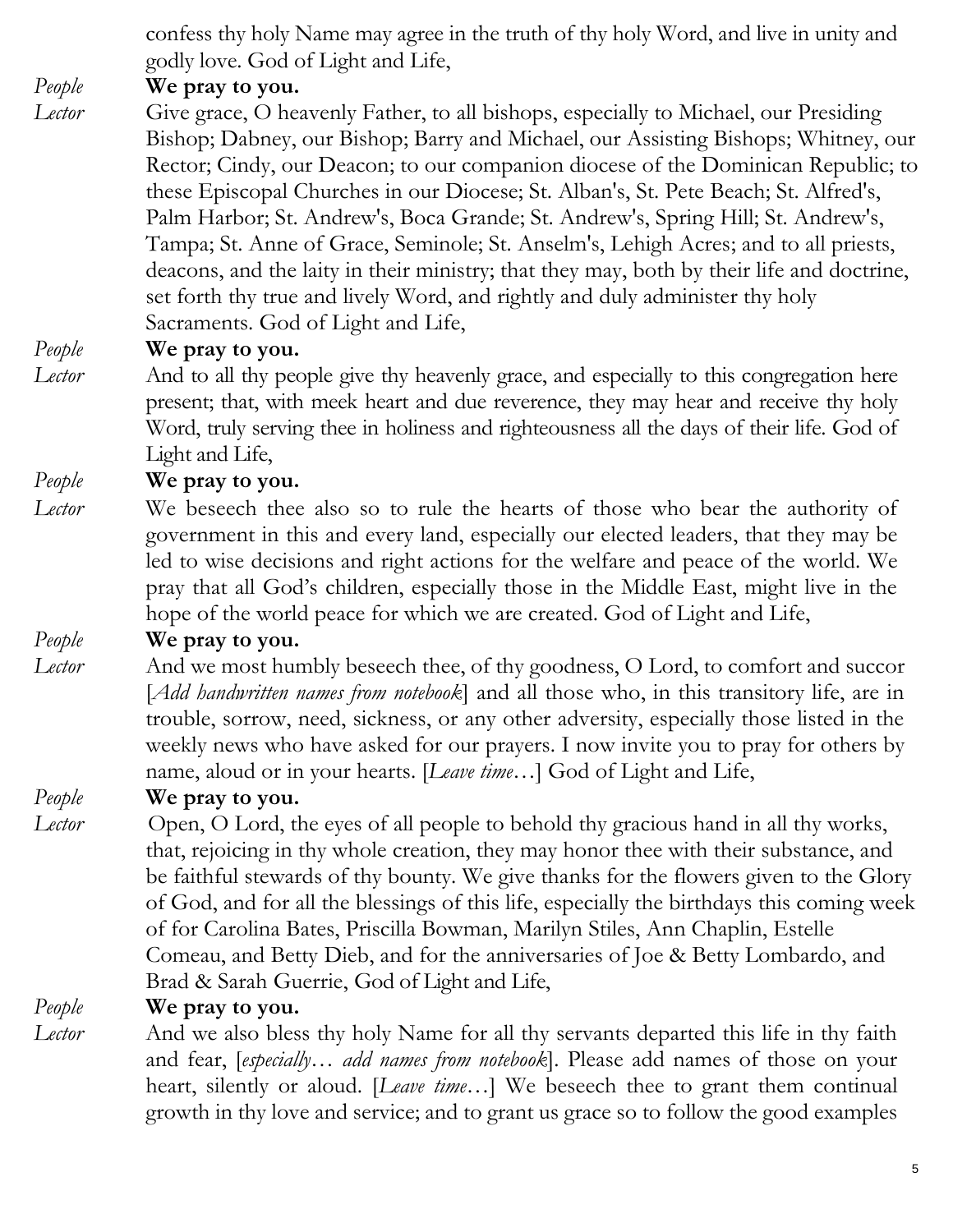of all thy saints, that with them we may be partakers of thy heavenly kingdom. God of Light and Life,

*People* **We pray to you.**

*Lector* Grant these our prayers, O Father, for Jesus Christ's sake, our only Mediator and Advocate.

*The Celebrant adds a concluding collect. People* **AMEN.**

### **THE GREETING OF PEACE**

*Please stand. Celebrant* The peace of the Lord be always with you. *People* **And with thy spirit.**

## **THE HOLY COMMUNION**

#### **OFFERTORY SENTENCE**

*Please be seated.*

#### **PRESENTATION OF THE OFFERING**

| Deacon | As we receive these gifts, we acknowledge                              |
|--------|------------------------------------------------------------------------|
| People | All things come from thee, O Lord and of thine own have we given thee. |

#### **THE GREAT THANKSGIVING:** Eucharistic Prayer II

- *Celebrant* The Lord be with you.
- *People* **And with thy spirit.**
- *Celebrant* Lift up your hearts.
- *People* **We lift them up unto the Lord.**

*Celebrant* Let us give thanks unto our Lord God.

*People* **It is meet and right so to do.**

*Celebrant* It is very meet, right, and our bounden duty, that we should at all times, and in all places, give thanks unto thee, O Lord, holy Father, almighty, everlasting God, Creator of the light and source of life, who hast made us in thine image, and called us to new life in Jesus Christ our Lord. Therefore, with Angels and Archangels, and with all the company of heaven, we laud and magnify thy glorious Name; evermore praising thee, and saying,

*People* **Holy, holy, holy, Lord God of Hosts: Heaven and earth are full of thy glory. Glory be to thee, O Lord Most High.** 

# **Blessed is he that cometh in the name of the Lord. Hosanna in the highest.**

*Please kneel or stand, as you choose.*

*Celebrant* All glory be to thee, O Lord our God, for that thou didst create heaven and earth, and didst make us in thine own image; and, of thy tender mercy, didst give thine only Son Jesus Christ to take our nature upon him, and to suffer death upon the cross for our redemption. He made there a full and perfect sacrifice for the whole world; and did institute, and in his holy Gospel command us to continue, a perpetual memory of that his precious death and sacrifice, until his coming again. For in the night in which he was betrayed, he took bread; and when he had given thanks to thee, he broke it, and gave it to his disciples, saying, "Take, eat, this is my Body, which is given for you. Do this in remembrance of me." Likewise, after supper, he took the cup; and when he had given thanks, he gave it to them, saying, "Drink this, all of you; for this is my Blood of the New Covenant, which is shed for you, and for many, for the remission of sins. Do this, as oft as ye shall drink it, in remembrance of me."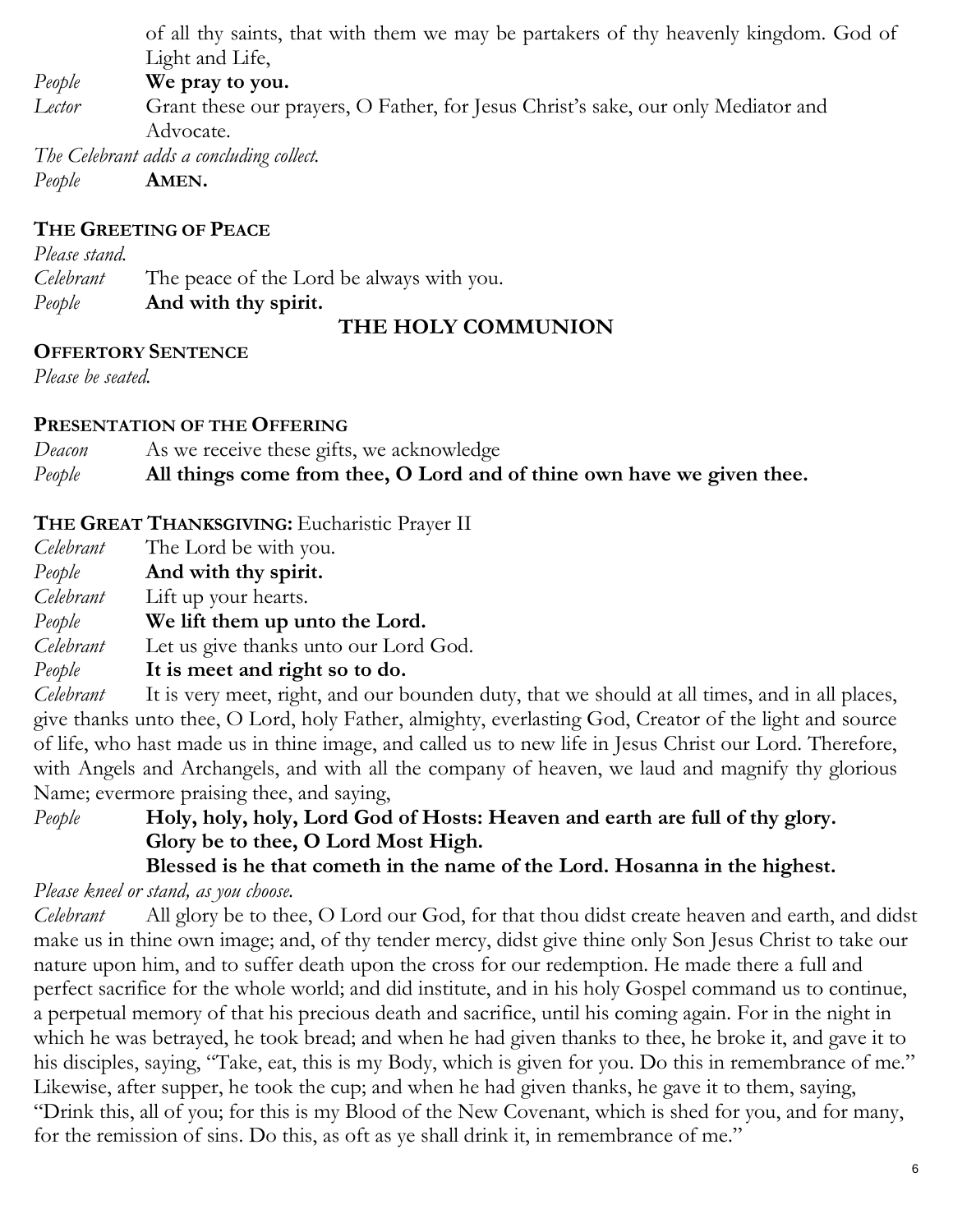Wherefore, O Lord and heavenly Father, we thy people do celebrate and make, with these thy holy gifts which we now offer unto thee, the memorial thy Son hath commanded us to make; having in remembrance his blessed passion and precious death, his mighty resurrection and glorious ascension; and looking for his coming again with power and great glory. And we most humbly beseech thee, O merciful Father, to hear us, and, with thy Word and Holy Spirit, to bless and sanctify these gifts of bread and wine, that they may be unto us the Body and Blood of thy dearly-beloved Son Jesus Christ.

*Celebrant and People* **And we earnestly desire thy fatherly goodness to accept this our sacrifice of praise and thanksgiving, whereby we offer and present unto thee, O Lord, our selves, our souls and bodies. Grant, we beseech thee, that all who partake of this Holy Communion may worthily receive the most precious Body and Blood of thy Son Jesus Christ, and be filled with thy grace and heavenly benediction; and also that we and all thy whole Church may be made one body**  with him, that he may dwell in us, and we in him; through the same Jesus Christ our Lord; *Celebrant* By whom, and with whom, and in whom, in the unity of the Holy Ghost all honor and glory be unto thee, O Father Almighty, world without end. *People* **AMEN.**

#### **THE LORD'S PRAYER**

*Celebrant* And now, as our Savior Christ hath taught us, we are bold to say,

*People* **Our Father, who art in heaven, hallowed be thy Name, thy kingdom come, thy will be done, on earth as it is in heaven. Give us this day our daily bread. And forgive us our trespasses, as we forgive those who trespass against us. And lead us not into temptation, but deliver us from evil. For thine is the kingdom, and the power, and the glory, for ever and ever. AMEN.**

#### **BREAKING OF THE BREAD**

- *Celebrant* Alleluia. Christ our Passover is sacrificed for us; *People* **Therefore let us keep the feast. Alleluia.**
- *Celebrant* The Gifts of God for the People of God.

#### **COMMUNION TAIZE CHANT** In the Lord

*(All may join in singing.)*

**In the Lord I'll be ever thankful, in the Lord I will rejoice! Look to God, do not be afraid. Lift up your voices, the Lord is near; Lift up your voices, the Lord is near.**

#### **PRAYER AFTER COMMUNION**

*Celebrant* Let us pray.

*People* **Almighty and everliving God, we most heartily thank thee for that thou dost feed us, in these holy mysteries, with the spiritual food of the most precious Body and Blood of thy Son our Savior Jesus Christ; and dost assure us thereby of thy favor and goodness towards us; and that we are very members incorporate in the mystical body of thy Son, the blessed company of all faithful people; and are also heirs, through hope, of thy everlasting kingdom. And we humbly beseech thee, O heavenly Father, so to assist us with thy grace, that we may continue in that holy fellowship, and do all such good works as thou hast prepared for us to walk in; through Jesus Christ our Lord, to whom, with thee and the Holy Ghost, be all honor and glory, world without end. Amen.**